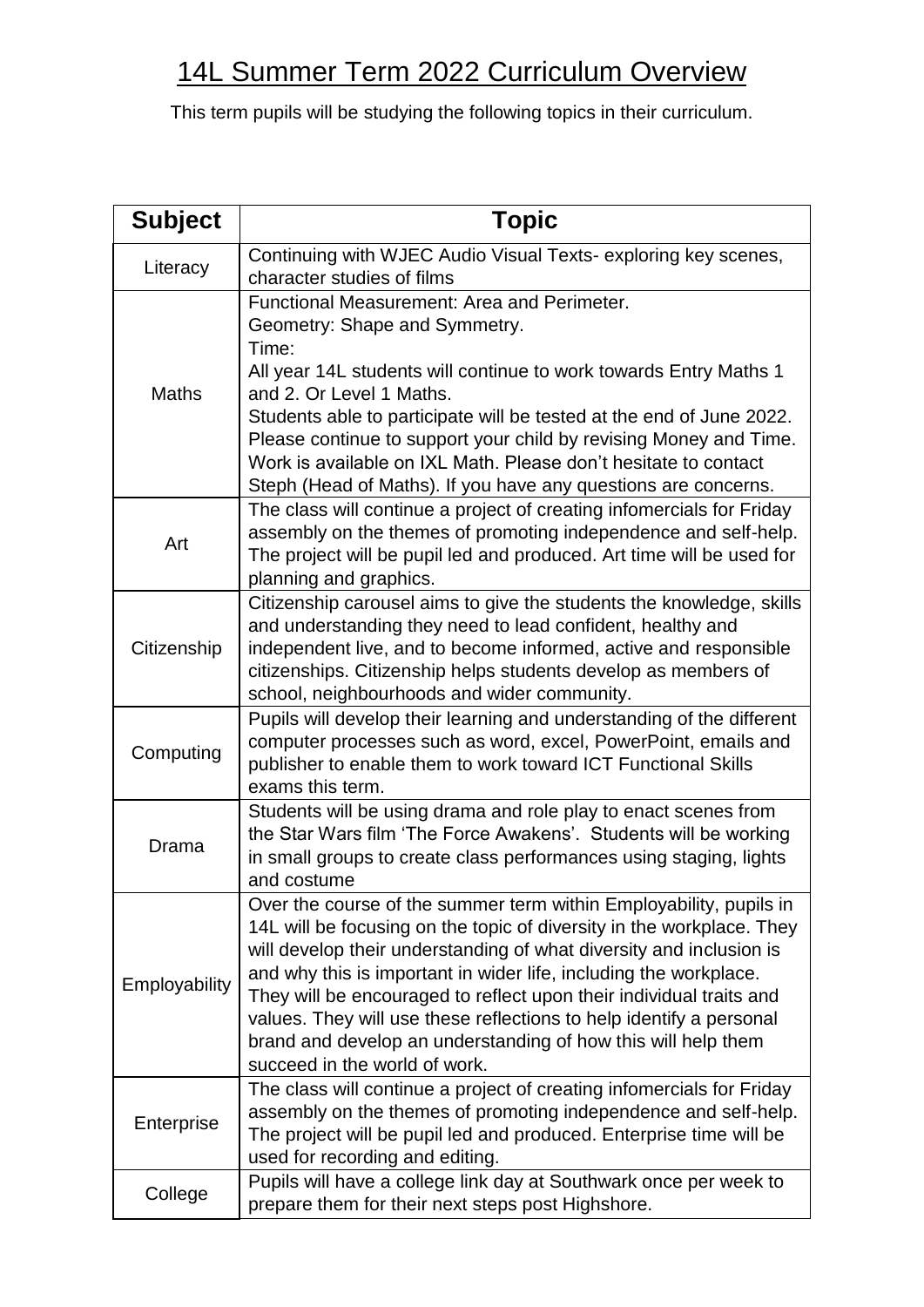## 14L Summer Term 2022 Curriculum Overview

This term pupils will be studying the following topics in their curriculum.

| Gym          | Students will continue to take part in using the fitness equipment,<br>recording & analysing.<br>Students will continue to learn about understanding the body and<br>health basic knowledge – accurately locating and naming major<br>organs, muscles and explaining in some detail how the body feels<br>during/ reacts during exercise.                                                                                                                                                                                                                                                               |
|--------------|---------------------------------------------------------------------------------------------------------------------------------------------------------------------------------------------------------------------------------------------------------------------------------------------------------------------------------------------------------------------------------------------------------------------------------------------------------------------------------------------------------------------------------------------------------------------------------------------------------|
| Life Skills  | <b>Learning basic sewing skills</b><br>Students will be able to prepare for sewing.<br>Students will be able to sew using a basic stitch.<br>Students will be able to review the stitch.<br>Doing own laundry<br>Students will be able to identify a reason for washing clothes.<br>Students will be able to sort clothing into light and dark colours.<br>Students will know the sequence of events for using a washing<br>machine.<br>Students will know what to do when the machine has finished.<br>Students will be able to dry the clothes<br>Students will be able to put washing away.          |
| <b>Music</b> | Term 3 subject is 'Melody'. Students have so far covered<br>'Rhythm and Beats' in term 1 and 'Chords and playing as a Group'<br>in Term 2. This term, students will be concentrating on using<br>individual notes to both improvise freely and learn structured<br>famous tunes. They will use a combination of virtual electronic<br>simulated instruments plugged into the class PA system as well as<br>keyboards, guitars, xylophones and even a theremin (think of the<br>Doctor Who theme song). They will also use a colour code system<br>in order to begin reading music and follow structure. |
| <b>PSHE</b>  | <b>Economic wellbeing - Money</b><br>Students will expand the idea of what money is and where they<br>come from. We will explore different ways for paying for things and<br>talk about different choices that people make when it comes to<br>spending and saving money. We will investigate the difference<br>between credit and debt. Know the benefits and ways to save<br>money.<br>We will evaluate risks associated with money (won, lost stolen) and<br>talk how people spend their money based on needs, wants,                                                                                |